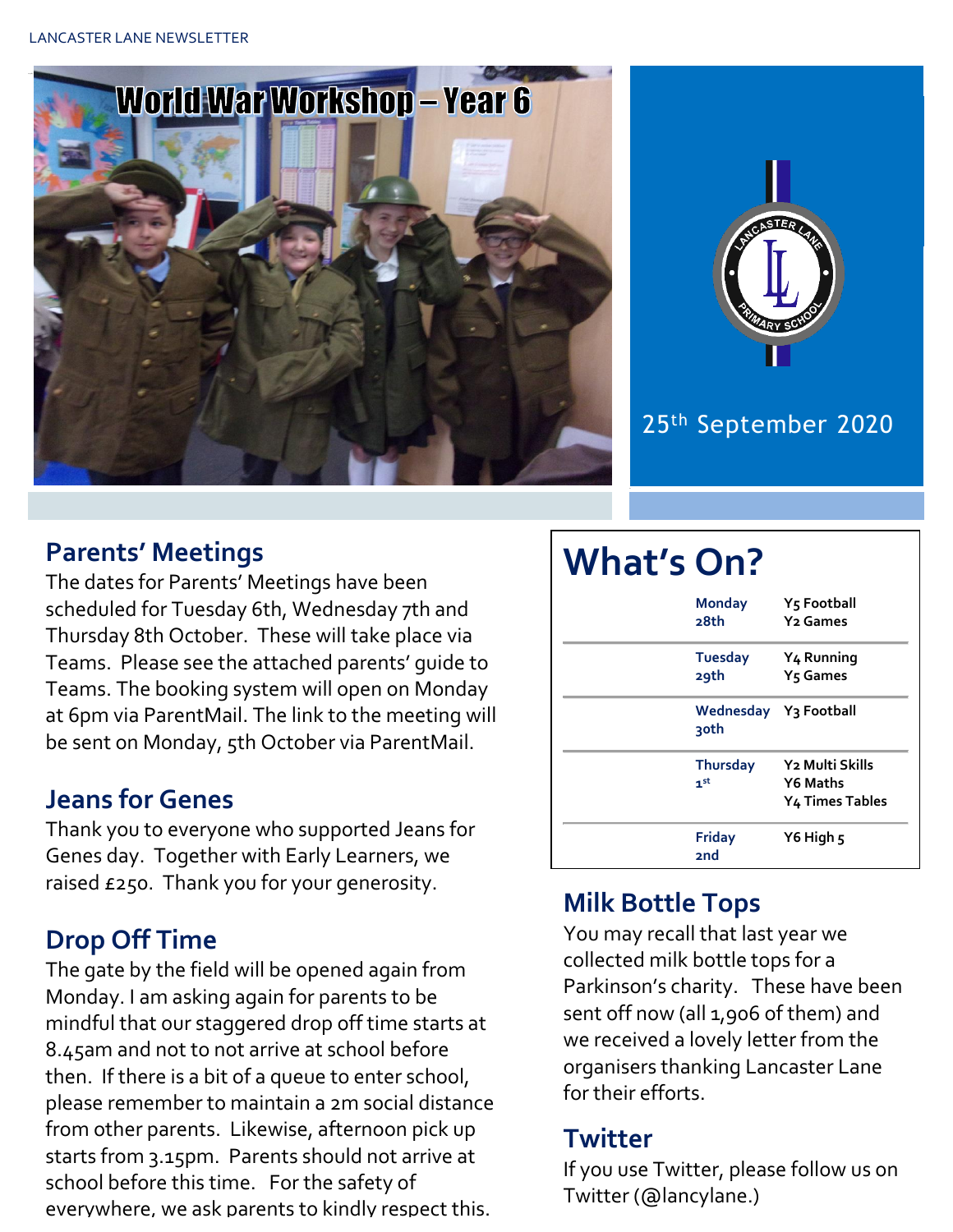## **Team Captains**

Last week, the children in their teams (socially distanced) elected their team captains for this year. Congratulations to: Poppy & Jacob for the Dophins, Shaya & Archie for the Squirrels, Emilie & Lucas for the Beavers and Summer & Oliver for the Robins.

## **Moving House Boxes**

If anyone has any large boxes that could be used by one of our parents when she moves house, please could they kindly drop them off at the school office. Thank you.

## **Covid 19 risk Assessment**

As mentioned previously, our Risk Assessment for dealing with Covid-19 is dynamic and the procedures we have put into place will need to be tweaked as time goes on. For major changes, I will send a separate ParentMail. Otherwise I will make Changes To Our Risk Assessment a regular item in the weekly newsletter.

**Changes To Our Risk Assessment** No changes this week.

## **Parent Governor**

We have a vacancy of our Governing Board for a parent governor. Forms have been sent out via ParentMail, printed copies are available from the School Office. If you would like further information about this rewarding role, please speak to Mrs Geldard or email her at [head@lancasterlane.lancs.sch.uk](mailto:head@lancasterlane.lancs.sch.uk)